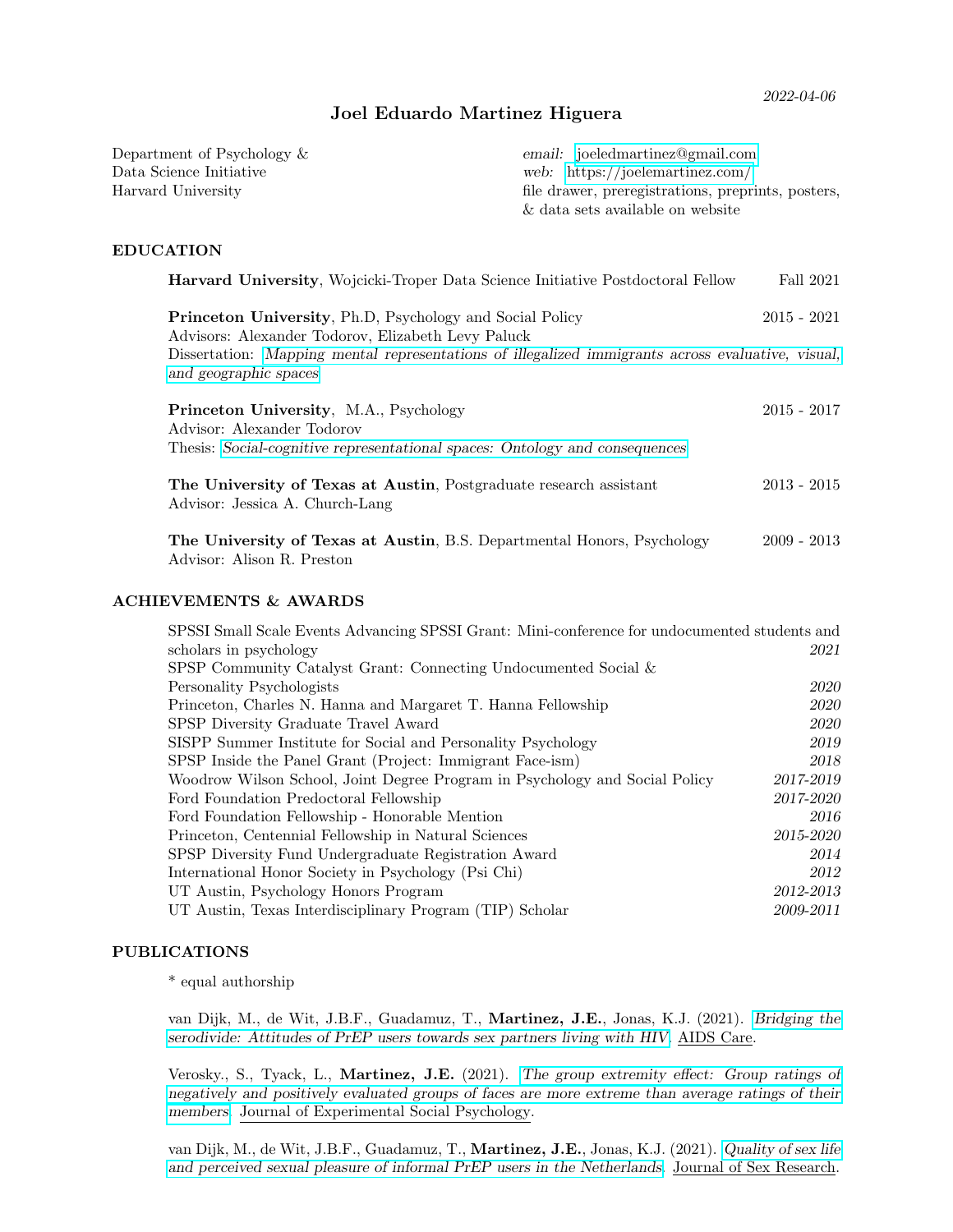van Dijk, M., de Wit, J.B.F., Guadamuz, T., Martinez, J.E., Jonas, K.J. (2021). [Slow uptake of](https://socialbyselection.files.wordpress.com/2021/02/dijk2021_article_slowuptakeofprepbehavioralpred.pdf) [PrEP: Behavioral predictors and the influence of price on PrEP uptake among MSM with a high](https://socialbyselection.files.wordpress.com/2021/02/dijk2021_article_slowuptakeofprepbehavioralpred.pdf) [interest in PrEP.](https://socialbyselection.files.wordpress.com/2021/02/dijk2021_article_slowuptakeofprepbehavioralpred.pdf) AIDS & Behavior.

Martinez, J.E., Feldman, L.A., Feldman, M.J., Cikara, M. (2021). [Narratives shape cognitive](https://socialbyselection.files.wordpress.com/2021/08/martinez_et_al_2021_narratives_shape_cognitive_representations_of_immigrants.pdf) [representations of immigrants and policy preferences.](https://socialbyselection.files.wordpress.com/2021/08/martinez_et_al_2021_narratives_shape_cognitive_representations_of_immigrants.pdf) Psychological Science.

van Dijk, M., de Wit, J.B.F., Kamps, R., Guadamuz, T., Martinez, J.E., Jonas, K.J. (2020). [Socio-sexual experiences of early PrEP adopters outside formal healthcare in the Netherlands.](https://socialbyselection.files.wordpress.com/2021/02/van_dijk_et_al_2020_socio-sexual_experiences_and_access_to_healthcare_among.pdf) AIDS & Behavior. doi: 10.1007/s10461-020-03085-9.

Martinez, J.E., Jonas, K.J. (2020). [Social judgments of sexual behavior and use of HIV pre](https://socialbyselection.files.wordpress.com/2021/02/martinez_jonas_social_judgments_of_sexual_behavior_and_use_of_hiv.pdf)[exposure prophylaxis.](https://socialbyselection.files.wordpress.com/2021/02/martinez_jonas_social_judgments_of_sexual_behavior_and_use_of_hiv.pdf) Social Cognition, 38(1), 1-20. doi: 10.1521/soco.2020.38.1.01

Martinez, J.E., Funk, F., Todorov, A. (2020). [Quantifying idiosyncratic and shared contributions](https://socialbyselection.files.wordpress.com/2021/02/martinez_et_al-2020-quantifying_idiosyncratic_and_shared_contributions_to-2.pdf) [to judgment.](https://socialbyselection.files.wordpress.com/2021/02/martinez_et_al-2020-quantifying_idiosyncratic_and_shared_contributions_to-2.pdf) Behavior Research Methods, 52, 1428-1444. doi: 10.3758/s13428-019-01323-0

Martinez, J.E., Jonas, K.J. (2019). [Pre-exposure prophylaxis sorting among men who have sex](https://socialbyselection.files.wordpress.com/2021/02/martinez_jonas-2019-pre-exposure_prophylaxis_sorting_among_men_who_have_sex.pdf) [with men.](https://socialbyselection.files.wordpress.com/2021/02/martinez_jonas-2019-pre-exposure_prophylaxis_sorting_among_men_who_have_sex.pdf) AIDS Care, 31(3), 388-396. doi: 10.1080/09540121.2018.1533229.

Roe, M.A., Martinez, J.E., Mumford, J.A., Taylor W.P., Cirino, P.T., Fletcher, J.M., Juranek, J.J., Church, J.A. (2018). [Control Engagement During Sentence and Inhibition fMRI Tasks in](https://academic.oup.com/cercor/article/28/10/3697/5060275?guestAccessKey=b6497feb-4757-40cd-9a72-c431c96e2181) [Children with Reading Difficulties.](https://academic.oup.com/cercor/article/28/10/3697/5060275?guestAccessKey=b6497feb-4757-40cd-9a72-c431c96e2181) Cerebral Cortex. bhy170. doi: 10.1093/cercor/bhy170

Martinez, J.E., Mack, M.L., Bauer, J-R., Roe, M.A., Church, J.A. (2018). [Perceptual bi](https://socialbyselection.files.wordpress.com/2021/02/martinez_et_al-2018-perceptual_biases_during_cued_task_switching_relate_to-1.pdf)[ases during cued task switching relate to decision process differences between children and adults.](https://socialbyselection.files.wordpress.com/2021/02/martinez_et_al-2018-perceptual_biases_during_cued_task_switching_relate_to-1.pdf) Journal of Experimental Psychology: Human Perception and Performance. doi: 10.1037/xhp0000552.

Gantman, A., Gomila, R., Martinez, J.E., Matias, J.N., Paluck, E.L., Starck, J., Wu, S., Yaffe, N. (2018). [A pragmatist philosophy of psychological science and its implications for replication.](http://www.betsylevypaluck.com/s/BBS-Zwaan-Commentary.docx) Behavioral and Brain Sciences. 41, e127. doi: 10.1017/S0140525X18000626

Verosky, S.C., Porter, J., Martinez, J.E., Todorov, A. (2018). [Robust effects of affective person](https://socialbyselection.files.wordpress.com/2021/02/verosky_et_al-2018-robust_effects_of_affective_person_learning_on_evaluation.pdf) [learning on evaluation of faces.](https://socialbyselection.files.wordpress.com/2021/02/verosky_et_al-2018-robust_effects_of_affective_person_learning_on_evaluation.pdf) Journal of Personality and Social Psychology, 114(4), 516-528. doi: 10.1037/pspa0000109

Bauer, J-R.\*, Martinez, J.E.\*, Roe, M.A., Church, J.A. (2017). [Consistent performance differ](https://www.frontiersin.org/articles/10.3389/fpsyg.2017.01304/full)[ences despite manipulation of cue switching variables in children and adults.](https://www.frontiersin.org/articles/10.3389/fpsyg.2017.01304/full) Frontiers in Psychology, 8:1304. doi:10.3389/fpsyg.2017.01304

Martinez, J.E., Mack M.L., Gelman B.D., Preston A.R. (2016) [Knowledge of social affiliations](https://doi.org/10.1371/journal.pone.0159918) [biases economic decisions.](https://doi.org/10.1371/journal.pone.0159918) PLoS ONE, 11(7): e0159918. doi:10.1371/journal.pone.0159918

#### MANUSCRIPTS IN REVIEW

Martinez, J.E., Todorov, A. [Mapping varied mental representations: The case of representing](https://psyarxiv.com/gc9rq) [illegalized immigrants.](https://psyarxiv.com/gc9rq)

Martinez, J.E., Oh, D., Todorov, A. [Immigrant face-ism: Documentation statuses evoke racialized](https://psyarxiv.com/xb62n) [mental representations.](https://psyarxiv.com/xb62n)

Martinez, J.E., Oh, D., Todorov, A. [Mental representations of immigrants encode racialized ex](https://psyarxiv.com/cvhze)[pectations of social positions.](https://psyarxiv.com/cvhze)

Cikara, M., Martinez, J.E., Lewis, N. JR. Moving beyond social categories by incorporating context more deeply in social psychological theory

#### MANUSCRIPTS IN PREPARATION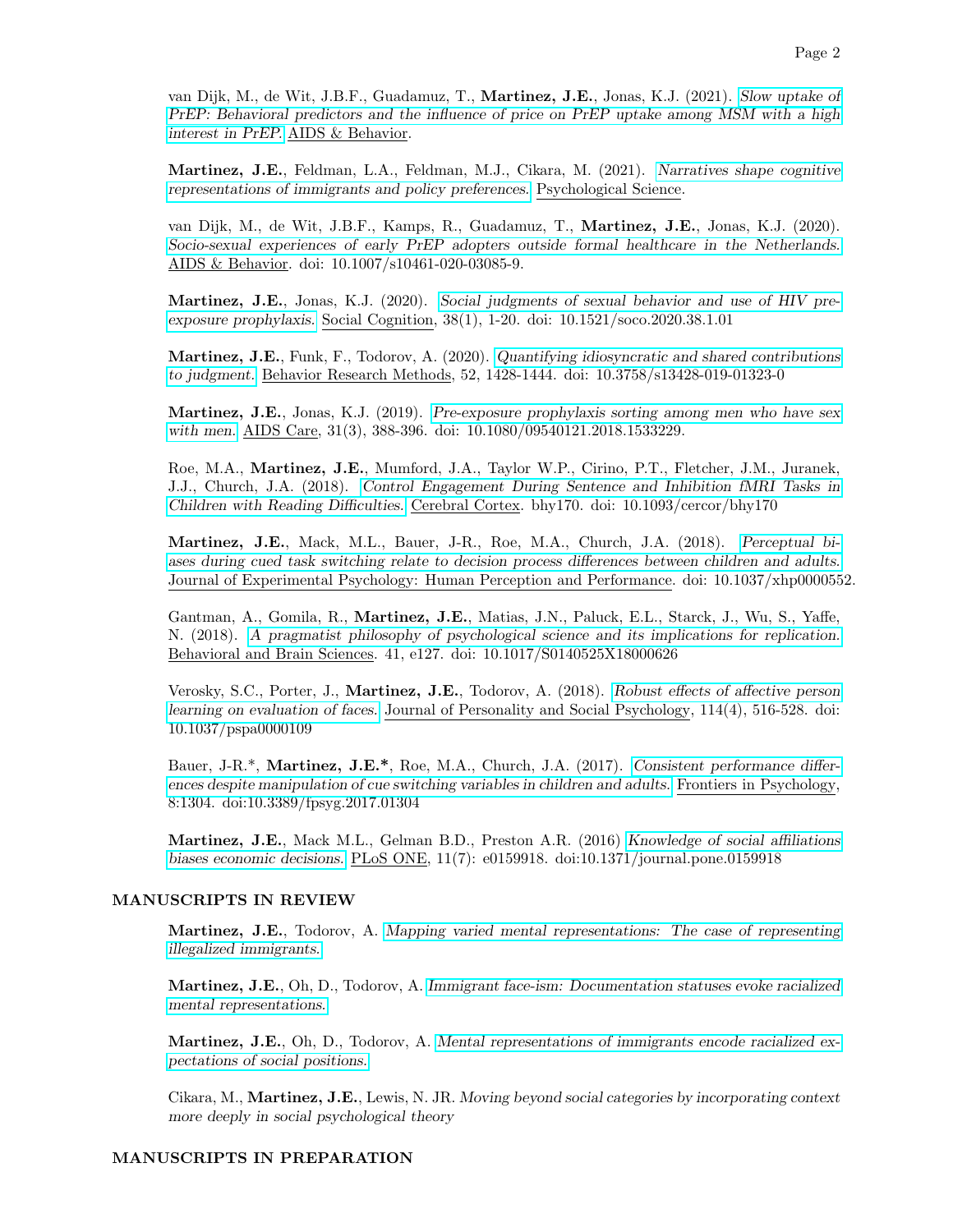Martinez, J.E., Labbree, B., Uddenberg, S., Todorov, A. Meaningful "noise": Comparative judgments contain stable idiosyncratic contributions.

Martinez, J.E., Uddenberg, S., Gandhi, L., Labbree, B., Todorov, A., Kahneman, D. Stable judge x case interactions contribute substantially to sentencing disparities.

Martinez, J.E., Jonas, K.J. Framing HIV pre-exposure prophylaxis as a private or public matter: Correlates and prospects.

Martinez, J.E., Jonas, K.J. Harnessing social psychological insights for the advancement of HIV pre-exposure prophylaxis.

Clark, C.S., Martinez, J.E., Paluck, E.L. The effect of Supreme Court decisions on perceptions of social norms and personal attitudes

Martinez, J.E. Facecraft: reification of race in psychological research with faces

Martinez, J.E., Paluck, E.L. [Quantifying shared and idiosyncratic judgments of racism in social](https://psyarxiv.com/kfpjg) [discourse.](https://psyarxiv.com/kfpjg)

# MEDIA ENGAGEMENT & SERVICE

My Undocumented Life, Undocuscholars Series. (2021, December). [Nurturing illegalized thought](https://mydocumentedlife.org/2021/12/14/nurturing-illegalized-thought-into-a-disruptive-and-guiding-force/) [into a disruptive and guiding force](https://mydocumentedlife.org/2021/12/14/nurturing-illegalized-thought-into-a-disruptive-and-guiding-force/)

SPSP News Center. (2021, May). [Where is the Undocumented in psychology?](https://www.spsp.org/news-center/announcements/connecting-undocumented-social-personality-psychologists)

SPSP Free Form Fridays. (2021, April). [Supporting Undocumented Social & Personality Psycholo](https://princeton.zoom.us/rec/play/D0kU-KtcPiGL05kVsdz1x_H3CG7vXmdM4-EWeA7I_68e5slvSF1gsKkAZPGzD0wbDPOr0t7zm43_oNvU.pa51uIiN1q3iOkNU?startTime=1619793729000&_x_zm_rtaid=TWR4j3IiQdepiQaxgurQ7A.1621477080215.b1d1fc0934fca739cf843cacda80e69f&_x_zm_rhtaid=238)[gists.](https://princeton.zoom.us/rec/play/D0kU-KtcPiGL05kVsdz1x_H3CG7vXmdM4-EWeA7I_68e5slvSF1gsKkAZPGzD0wbDPOr0t7zm43_oNvU.pa51uIiN1q3iOkNU?startTime=1619793729000&_x_zm_rtaid=TWR4j3IiQdepiQaxgurQ7A.1621477080215.b1d1fc0934fca739cf843cacda80e69f&_x_zm_rhtaid=238)

Princeton Insights. (2020, December). [Stories of immigrant achievement could combat xenophobia.](https://insights.princeton.edu/2020/12/immigrant-achievement/)

AIDSMap. (2018, November). [PrEP sorting: HIV-negative gay men prefer sexual partners who are](http://www.aidsmap.com/PrEP-sorting-HIV-negative-gay-men-prefer-sexual-partners-who-are-using-PrEP/page/3362563/) [using PrEP.](http://www.aidsmap.com/PrEP-sorting-HIV-negative-gay-men-prefer-sexual-partners-who-are-using-PrEP/page/3362563/)

The Daily Princetonian. (2018, July). [What you need to know about DACA recipients and the](http://www.dailyprincetonian.com/article/2018/07/what-you-need-to-know-about-daca-recipients-and-the-university) [University.](http://www.dailyprincetonian.com/article/2018/07/what-you-need-to-know-about-daca-recipients-and-the-university)

CNN. (2018, July). [How we became Americans.](https://www.cnn.com/2018/07/04/opinions/how-we-became-americans/index.html?no-st=1531276979)

Princeton Alumni Weekly. (2018, March). [Journeys of Hardship and Hope: DACA Students Share](https://paw.princeton.edu/article/journeys-hardship-and-hope-daca-students-share-their-stories) [Their Stories.](https://paw.princeton.edu/article/journeys-hardship-and-hope-daca-students-share-their-stories)

Scientific American. (2017, February). Martinez, J.E., Feldman, L.A., Cikara, M. [Showcasing](https://blogs.scientificamerican.com/guest-blog/showcasing-immigrant-excellence/) [Immigrant Excellence.](https://blogs.scientificamerican.com/guest-blog/showcasing-immigrant-excellence/) Reposted to: [SPSP Character & Context blog.](http://spsp.org/news-center/blog/showcasing-immigrant-excellence)

Vox. (2017, January). [A Harvard psychologist started #immigrantexcellence to combat myth that](http://www.vox.com/2017/1/28/14424886/immigrantexcellence-stories-twitter) [immigrants and refugees are dangerous.](http://www.vox.com/2017/1/28/14424886/immigrantexcellence-stories-twitter)

The Princeton Summer Journal. (2016, August). [You cant tell whose parents have money: the story](https://princetonsummerjournal.com/2016/08/16/you-cant-tell-whose-parents-have-money-the-story-of-first-generation-students/) [of first-generation students.](https://princetonsummerjournal.com/2016/08/16/you-cant-tell-whose-parents-have-money-the-story-of-first-generation-students/)

#### CONFERENCE PRESENTATIONS

Martinez, J.E., Paluck, E.L. (2020, October). Quantifying shared and idiosyncratic judgments of racism in social discourse. Intergroup Relations Workshop.

Martinez, J.E., Feldman, L.A., Feldman, M., Cikara, M. (2019, June). Narratives shape psy-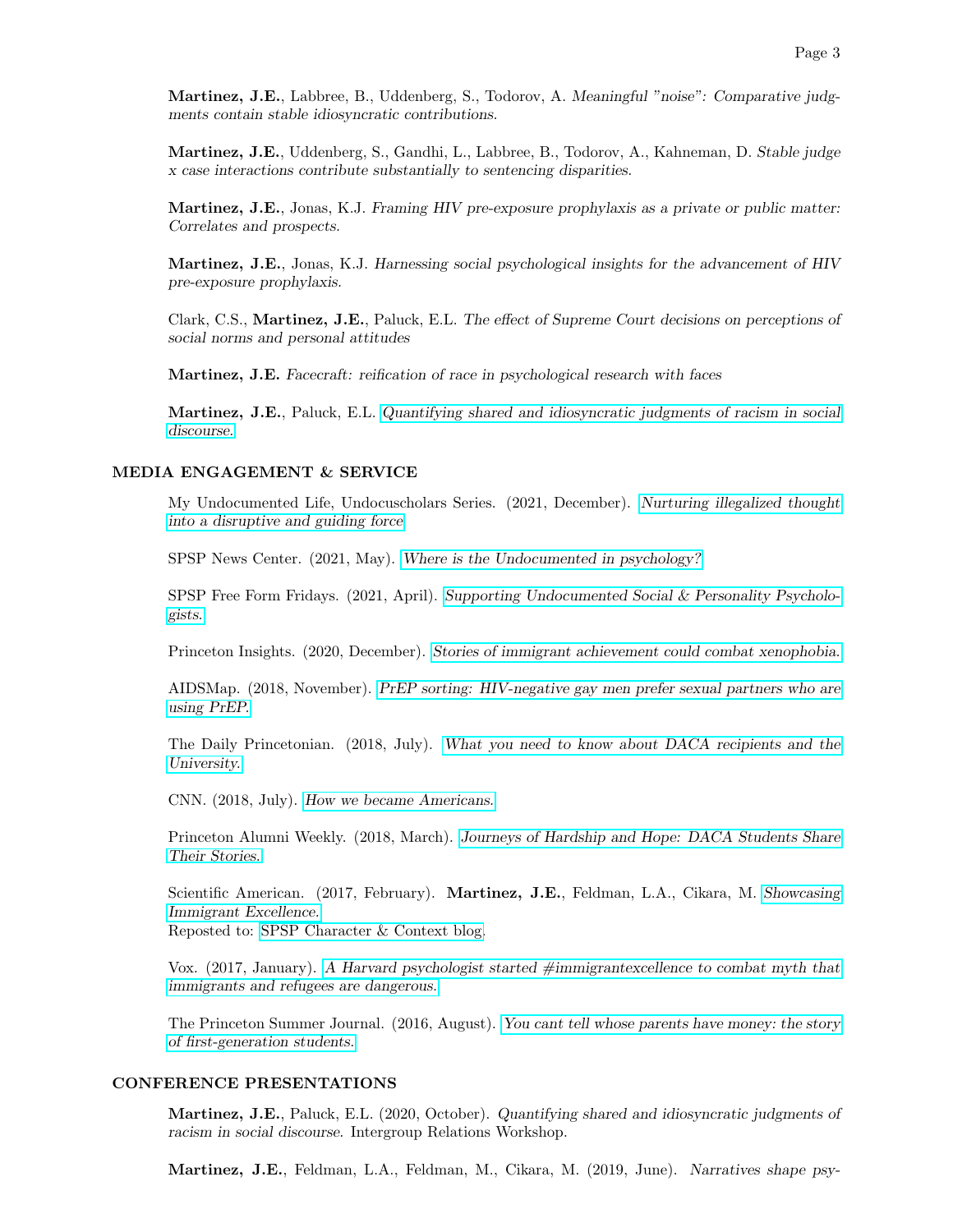chological representations of immigrants. Society for the Psychological Study of Social Issues. San Diego, California.

Martinez, J.E., Paluck, E.L. (2018, October). Quantifying shared and idiosyncratic judgments of racism in social discourse. Conference of Ford Fellows. Orange County, California.

Martinez, J.E., Feldman, L.A., Feldman, M., Cikara, M. (2018, October). Narratives shape psychological representations of immigrants. Society for Experimental Social Psychology. Seattle, Washington.

### INVITED TALKS

2022, April. Mapping mental representations of illegalized immigrants. California State University East Bay, Department of Psychology, Psychology seminar.

2022, April. Mapping mental representations of illegalized immigrants. University of Illinois at Urbana-Champagne, Department of Psychology, Social/Personality seminar.

2022, February. Mapping mental representations of illegalized immigrants. Michigan State University, Psychological and Brain Sciences, Social/Personality seminar.

2022, February. Mapping mental representations of illegalized immigrants. John Hopkins University, Psychological and Brain Sciences, Early Career colloquium.

2021, October. Mapping mental representations of illegalized immigrants. New York University, Identities and ideologies project, junior scholars series.

2021, October. Mapping mental representations of illegalized immigrants. University of California Santa Cruz, Department of Psychology, Cognitive and DEI colloquium.

2021, October. Mapping mental representations of illegalized immigrants. University of Delaware, Department of Psychological and Brain Sciences, social seminar.

2021, September. Mapping mental representations of illegalized immigrants. University of Chicago Illinois, Department of Psychology, social seminar.

2021, June. Mapping mental representations of illegalized immigrants across visual, evaluative, and geographic spaces. Yale University, Department of Psychology, Crockett Lab.

2020, November. Mapping and shaping cognitive representations of immigrants. Dartmouth University, Department of Psychological and Brain Sciences, Social Computation Representation and Prediction Lab.

2020, September. Mapping and shaping cognitive representations of immigrants. Brown University, Department of Cognitive, Linguistic, and Psychological Sciences, Social Cognitive Science Seminar.

2020, August. Mapping and shaping cognitive representations of immigrants. Boston College, Department of Psychology, Morality Lab.

2017, March. Connect. Organize. Make change. Activism in a social age. Social media day conference panelist, Princeton University.

# CONFERENCE POSTERS

van Dijt, M., Martinez, J.E., Gaudamuz, T., de Wit, J.B.F., Jonas, K.J. (2019, July). Well-being, health behavior, and sexual risk taking of informal PrEP users in the Netherlands: A three- and six-month follow up study. AIDS Impact. London, United Kingdom.

van Dijt, M., Yaemin, N., Martinez, J.E., Gaudamuz, T., de Wit, J.B.F., Jonas, K.J. (2018, July).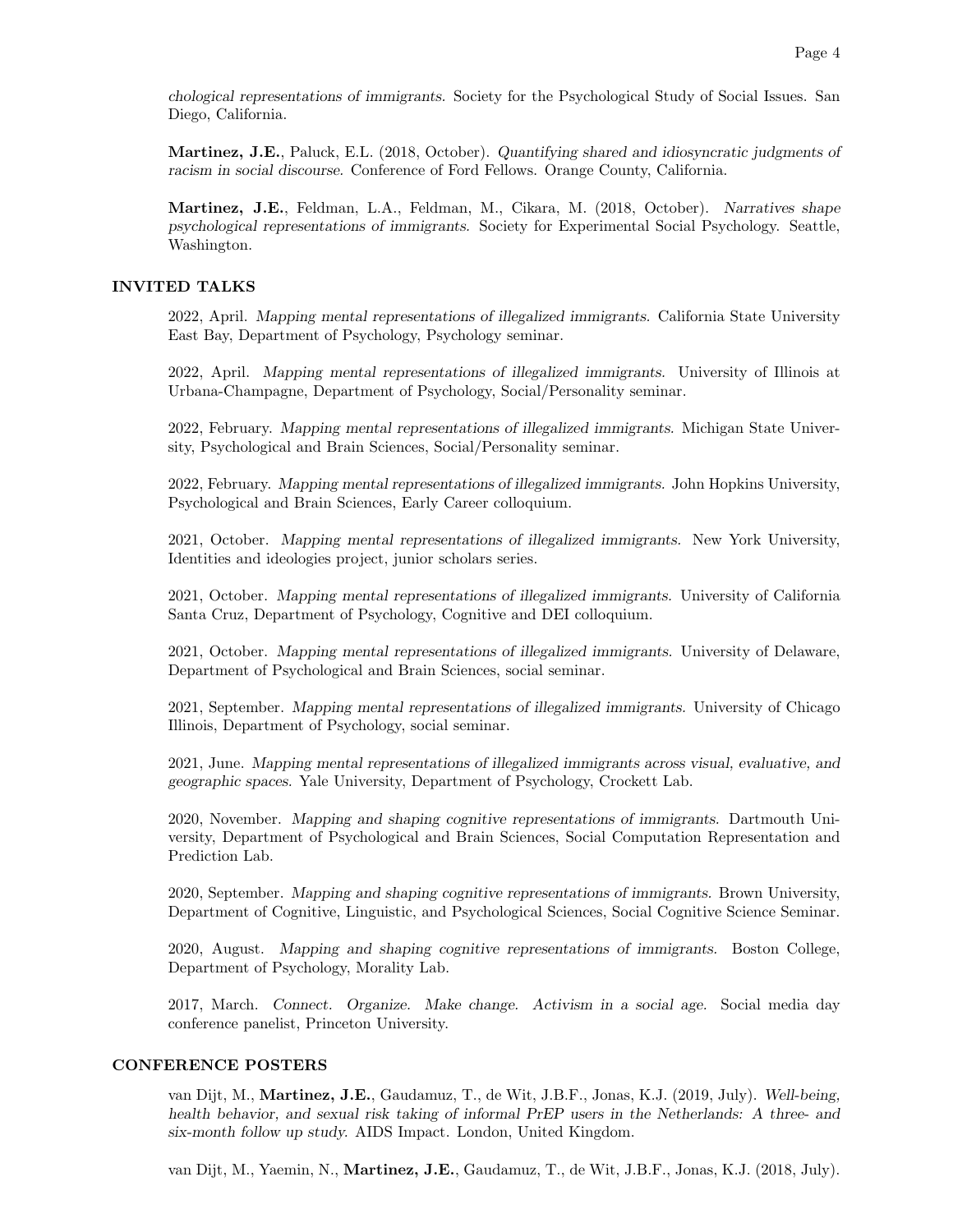PrEP tourism in Bangkok and sexual risk behavior of MSM: a three- and six-month follow up study. International AIDS Conference. Amsterdam, Netherlands.

Martinez, J.E., Feldman, L.A., Feldman, M., Cikara, M. (2018, May). Media discourse impacts immigrant evaluation and representation. Conference of Ford Fellows. Washington D.C.

Zheng, A., McBride, J., Martinez, J.E., Deschner, L., Church, J.A. (2016, September). Eye Movements Relate to Developmental Differences in Cued Task Switching Performance. Flux Congress.

Hernandez, A. M., Zheng, A., Martinez, J.E., Roe, M.A., Bauer, J-R., Church, J.A. (2016, May). Task-switching manipulations in children with Attention Deficit Hyperactivity Disorder. Undergraduate honors poster symposium. Austin, TX.

Roe, M.A., Deschner, L., Martinez, J.E., Mumford, J.A., DeMaster, D.M., Juranek, J.J., Church, J.A. (2016, April). Neural Correlates of Reading Comprehension in Struggling and Typical Readers. Cognitive Neuroscience Society. New York City, NY.

Zheng, A., McBride, J., Martinez, J.E., Deschner, L., Church, J.A. (2016, April). An eye-tracking investigation of cue and target processing in typical development. Cognitive Neuroscience Society. New York City, NY.

Roe, M.A., Martinez, J.E., Mumford, J.A., DeMaster, D.M., Juranek, J.J., Olmedo, L.A., Poldrack, R.A., Vaughn, S.R., Fletcher, J.M., Church, J.A. (2015, October). Neural correlates of reading comprehension and stop-signal inhibition in struggling and typical readers. Cognitive Development Society. Columbus, OH.

Church, J.A., Roe, M. A., Juranek, J.J., DeMaster, D.M., Martinez, J.E., Vaughn, S.R., Fletcher, J.M. (2015, October). A fMRI study of sentence reading and response inhibition in pre- and postintervention struggling readers. International Dyslexia Association.

Martinez, J.E., Bauer, J-R., Roe, M.A., Church, J.A. (2015, March). Exploration of stimulus-level similarity effects in a cued task-switching paradigm. Society for Research in Child Development. Philadelphia, PA.

Roe, M.A., Martinez, J.E., Mumford, J.A., Junarek, J.J., Olmedo L.A., Poldrack, R.A., Vaughn, S.R., Fletcher, J.M., Church, J.A. (2015, March). Stop-signal inhibition in pre- and post-intervention struggling readers. Society for Research in Child Development. Philadelphia, PA.

Martinez, J.E., Mack, M.L., Preston, A.R. (2015, February). The company we keep: memory driven biases in social-economic decision making. Society for Personality and Social Psychology. Long Beach, CA.

Bauer, J-R., **Martinez, J.E.**, Roe, M.A., Church, J.A. (2014, November). Manipulation of cue switching variables in children and adults. Society for Neuroscience. Washington D.C.

Roe, M.A., Martinez, J.E., Mumford, J.A., Junarek, J.J., Olmedo L.A., Poldrack, R.A., Vaughn, S.R., Fletcher, J.M., Church, J.A. (2014, November). Neural correlates of reading comprehension pre- and post-intervention in struggling readers. Society for Neuroscience. Washington D.C.

Martinez, J.E., Stein, E., Mack, M.L., Preston, A.R. (2013, May). The company we keep: The role of evaluative conditioning and reputation spread in social interactions. Undergraduate honors poster symposium. Austin, TX.

#### TEACHING EXPERIENCE

| Developmental Psychology, with Casey Lew-Williams, Princeton University | Spring 2021 |
|-------------------------------------------------------------------------|-------------|
| Introduction to Psychology, with Emily Pronin, Princeton University     | Fall 2020   |
| Cognitive Psychology, with Jonathan Cohen, Princeton University         | Spring 2017 |
| Judgment and Decision Making, with Eldar Shafir, Princeton University   | Fall 2016   |